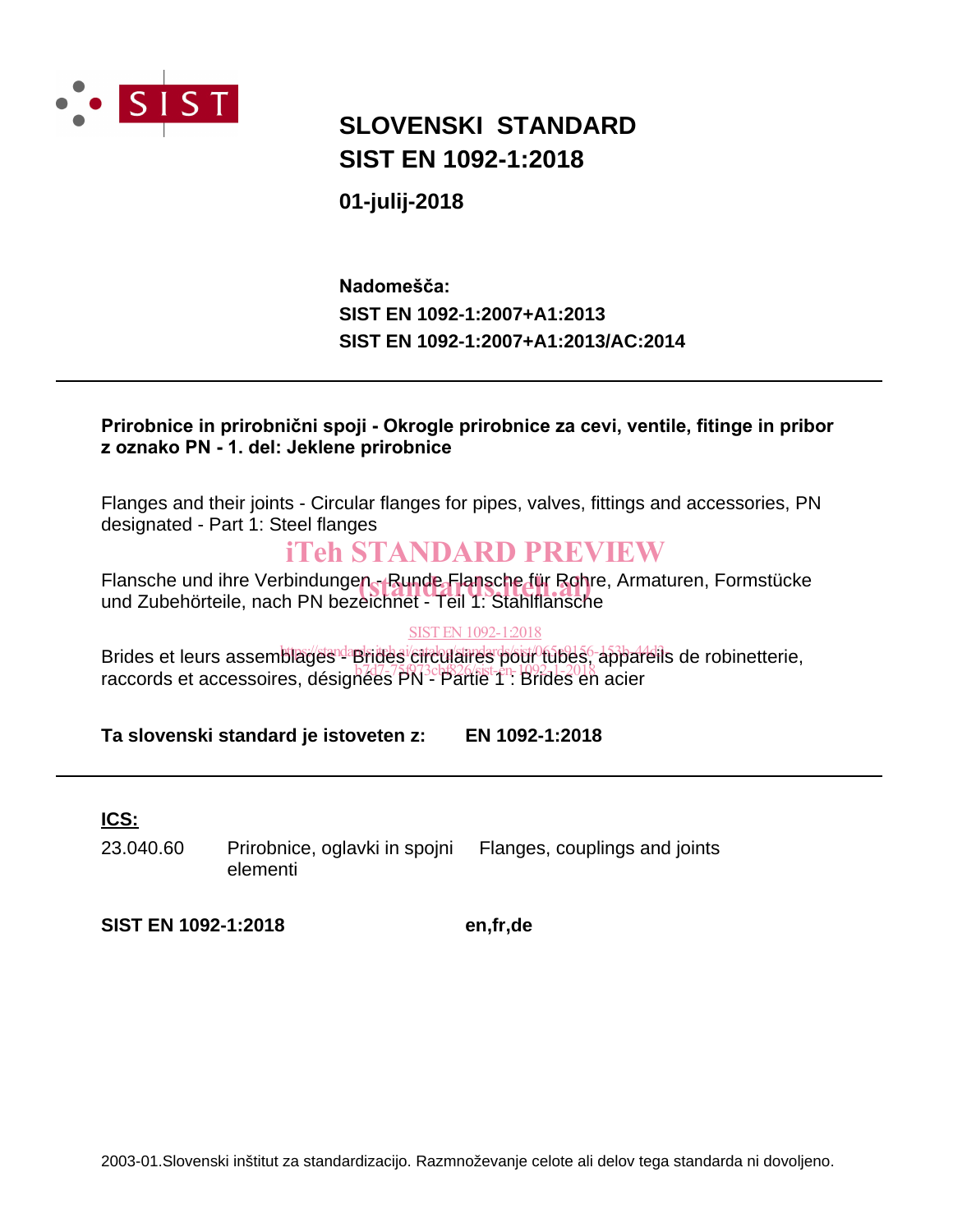**SIST EN 1092-1:2018**

# iTeh STANDARD PREVIEW (standards.iteh.ai)

SIST EN 1092-1:2018 https://standards.iteh.ai/catalog/standards/sist/065e9156-153b-44d3 b7d7-75f973cbf826/sist-en-1092-1-2018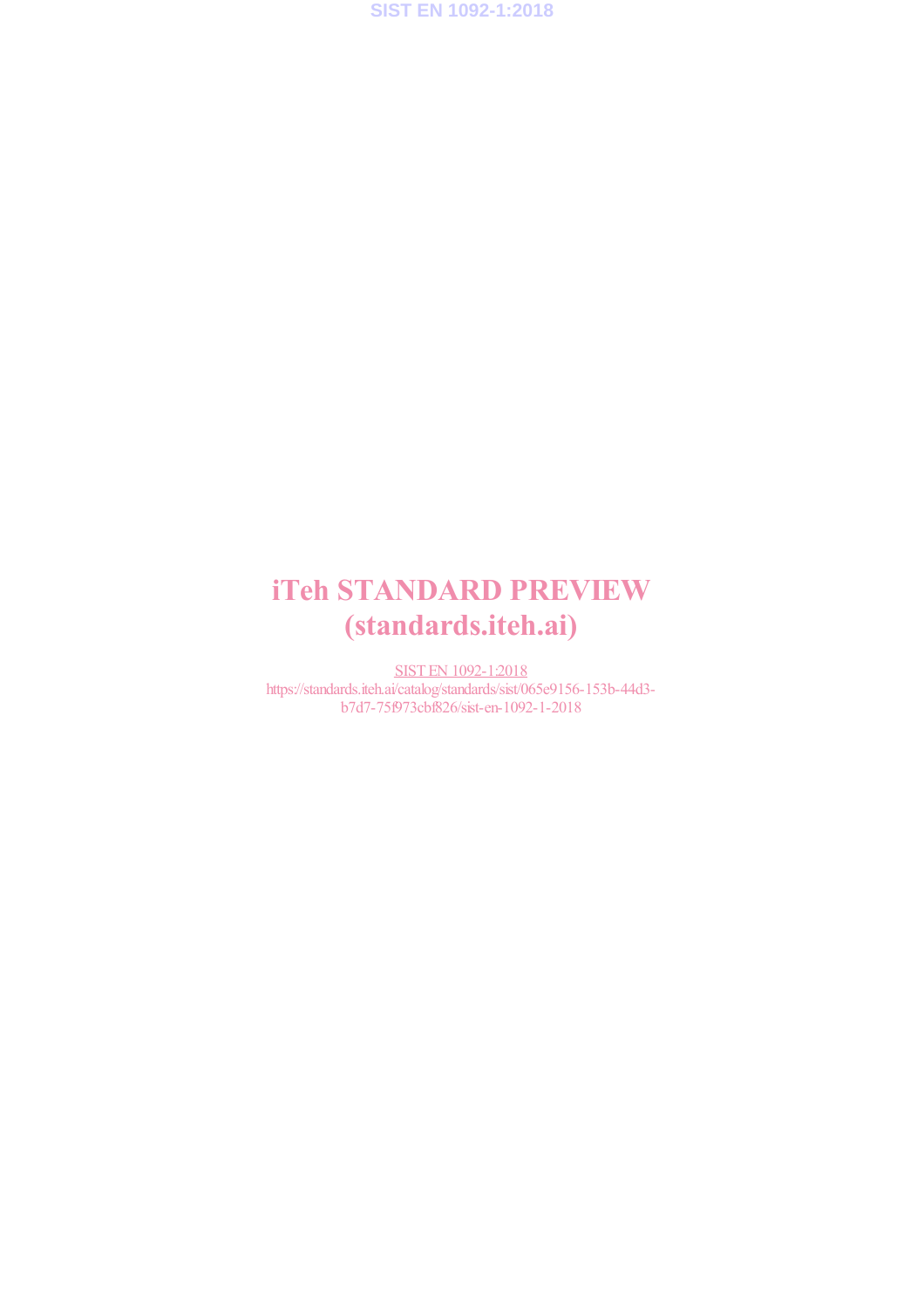### **SIST EN 1092-1:2018**

# EUROPEAN STANDARD NORME EUROPÉENNE EUROPÄISCHE NORM

# **EN 1092-1**

April 2018

ICS 23.040.60 Supersedes EN 1092-1:2007+A1:2013

English Version

# Flanges and their joints - Circular flanges for pipes, valves, fittings and accessories, PN designated - Part 1: Steel flanges

Brides et leurs assemblages - Brides circulaires pour tubes, appareils de robinetterie, raccords et accessoires, désignées PN - Partie 1: Brides en acier

 Flansche und ihre Verbindungen - Runde Flansche für Rohre, Armaturen, Formstücke und Zubehörteile, nach PN bezeichnet - Teil 1: Stahlflansche

This European Standard was approved by CEN on 27 November 2017.

CEN members are bound to comply with the CEN/CENELEC Internal Regulations which stipulate the conditions for giving this European Standard the status of a national standard without any alteration. Up-to-date lists and bibliographical references concerning such national standards may be obtained on application to the CEN-CENELEC Management Centre or to any CEN member.

# iTeh STANDARD PREVIEW

This European Standard exists in three official versions (English, French, German). A version in any other language made by This European Standard exists in three official versions (English, French, German). A version in any other language made by<br>translation under the responsibility of a CEN member into its own language and notified to the CEN Centre has the same status as the official versions.

CEN members are the national standards bodies of Austria, Belgium, Bulgaria, Croatia, Cyprus, Czech Republic, Denmark, Estonia, Finland, Former Yugoslav Republic of Macedonia, France, Odrmany, Greece, Hingary, Iceland, Ireland, Italy, Latvia, Lithuania, Luxembourg, Malta, Netherlands, Norway, Poland, Rontugal, Romanin, Serbia, Slovakia, Slovenia, Spain, Sweden, Switzerland, Turkey and United Kingdom.



EUROPEAN COMMITTEE FOR STANDARDIZATION COMITÉ EUROPÉEN DE NORMALISATION EUROPÄISCHES KOMITEE FÜR NORMUNG

**CEN-CENELEC Management Centre: Rue de la Science 23, B-1040 Brussels** 

Ref. No. EN 1092-1:2018 E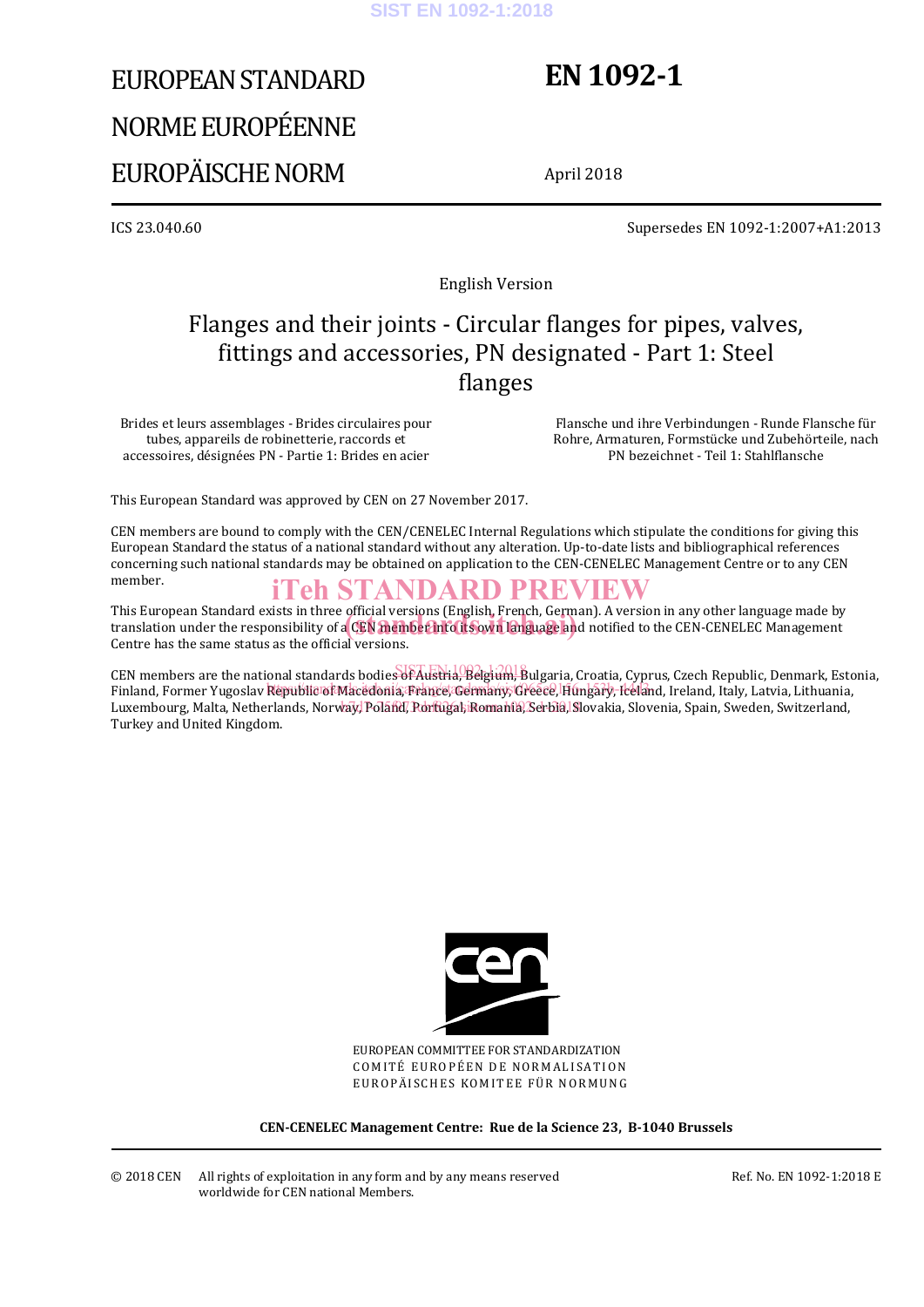# **Contents**

| 1              | $\mathbf{Scope}\xspace_{\mathit{num}\xspace_{\mathit{num}\xspace_{\mathit{num}\xspace_{\mathit{num}\xspace_{\mathit{num}\xspace_{\mathit{num}\xspace_{\mathit{num}\xspace_{\mathit{num}\xspace_{\mathit{num}\xspace_{\mathit{num}\xspace_{\mathit{num}\xspace_{\mathit{num}\xspace_{\mathit{num}\xspace_{\mathit{num}\xspace_{\mathit{num}\xspace_{\mathit{num}\xspace_{\mathit{num}\xspace_{\mathit{num}\xspace_{\mathit{num}\xspace_{\mathit{num}\xspace_{\mathit{num}\xspace_{\mathit{num}\xspace_{\mathit{num}\xspace_{\mathit{$ |  |  |  |
|----------------|--------------------------------------------------------------------------------------------------------------------------------------------------------------------------------------------------------------------------------------------------------------------------------------------------------------------------------------------------------------------------------------------------------------------------------------------------------------------------------------------------------------------------------------|--|--|--|
| $\overline{2}$ |                                                                                                                                                                                                                                                                                                                                                                                                                                                                                                                                      |  |  |  |
| 3              |                                                                                                                                                                                                                                                                                                                                                                                                                                                                                                                                      |  |  |  |
| 4              |                                                                                                                                                                                                                                                                                                                                                                                                                                                                                                                                      |  |  |  |
| 4.1            |                                                                                                                                                                                                                                                                                                                                                                                                                                                                                                                                      |  |  |  |
| 4.2            |                                                                                                                                                                                                                                                                                                                                                                                                                                                                                                                                      |  |  |  |
| 5              |                                                                                                                                                                                                                                                                                                                                                                                                                                                                                                                                      |  |  |  |
| 5.1            |                                                                                                                                                                                                                                                                                                                                                                                                                                                                                                                                      |  |  |  |
| 5.1.1          |                                                                                                                                                                                                                                                                                                                                                                                                                                                                                                                                      |  |  |  |
| 5.1.2          |                                                                                                                                                                                                                                                                                                                                                                                                                                                                                                                                      |  |  |  |
| 5.2            |                                                                                                                                                                                                                                                                                                                                                                                                                                                                                                                                      |  |  |  |
| 5.3            |                                                                                                                                                                                                                                                                                                                                                                                                                                                                                                                                      |  |  |  |
| 5.4            |                                                                                                                                                                                                                                                                                                                                                                                                                                                                                                                                      |  |  |  |
| 5.5            | Determination of p/f ratings ANDAKD FKEVIEW                                                                                                                                                                                                                                                                                                                                                                                                                                                                                          |  |  |  |
| 5.6            |                                                                                                                                                                                                                                                                                                                                                                                                                                                                                                                                      |  |  |  |
| 5.6.1          |                                                                                                                                                                                                                                                                                                                                                                                                                                                                                                                                      |  |  |  |
| 5.6.2          |                                                                                                                                                                                                                                                                                                                                                                                                                                                                                                                                      |  |  |  |
| 5.6.3          |                                                                                                                                                                                                                                                                                                                                                                                                                                                                                                                                      |  |  |  |
| 5.6.4          |                                                                                                                                                                                                                                                                                                                                                                                                                                                                                                                                      |  |  |  |
| 5.6.5          |                                                                                                                                                                                                                                                                                                                                                                                                                                                                                                                                      |  |  |  |
| 5.6.6          |                                                                                                                                                                                                                                                                                                                                                                                                                                                                                                                                      |  |  |  |
| 5.7            |                                                                                                                                                                                                                                                                                                                                                                                                                                                                                                                                      |  |  |  |
| 5.7.1          |                                                                                                                                                                                                                                                                                                                                                                                                                                                                                                                                      |  |  |  |
| 5.7.2          |                                                                                                                                                                                                                                                                                                                                                                                                                                                                                                                                      |  |  |  |
| 5.8            |                                                                                                                                                                                                                                                                                                                                                                                                                                                                                                                                      |  |  |  |
| 5.8.1          |                                                                                                                                                                                                                                                                                                                                                                                                                                                                                                                                      |  |  |  |
| 5.8.2          |                                                                                                                                                                                                                                                                                                                                                                                                                                                                                                                                      |  |  |  |
| 5.9            |                                                                                                                                                                                                                                                                                                                                                                                                                                                                                                                                      |  |  |  |
| 5.10           |                                                                                                                                                                                                                                                                                                                                                                                                                                                                                                                                      |  |  |  |
|                |                                                                                                                                                                                                                                                                                                                                                                                                                                                                                                                                      |  |  |  |
|                |                                                                                                                                                                                                                                                                                                                                                                                                                                                                                                                                      |  |  |  |
|                |                                                                                                                                                                                                                                                                                                                                                                                                                                                                                                                                      |  |  |  |
| 5.11           |                                                                                                                                                                                                                                                                                                                                                                                                                                                                                                                                      |  |  |  |
| 5.12           |                                                                                                                                                                                                                                                                                                                                                                                                                                                                                                                                      |  |  |  |
|                |                                                                                                                                                                                                                                                                                                                                                                                                                                                                                                                                      |  |  |  |
|                | 5.12.2 Inspection and testing of bent and electric welded flanges or collars from formed                                                                                                                                                                                                                                                                                                                                                                                                                                             |  |  |  |
|                | 5.12.3 Inspection and testing of formed parts manufactured from base material other than                                                                                                                                                                                                                                                                                                                                                                                                                                             |  |  |  |
|                |                                                                                                                                                                                                                                                                                                                                                                                                                                                                                                                                      |  |  |  |
|                |                                                                                                                                                                                                                                                                                                                                                                                                                                                                                                                                      |  |  |  |
|                |                                                                                                                                                                                                                                                                                                                                                                                                                                                                                                                                      |  |  |  |
| 5.13           |                                                                                                                                                                                                                                                                                                                                                                                                                                                                                                                                      |  |  |  |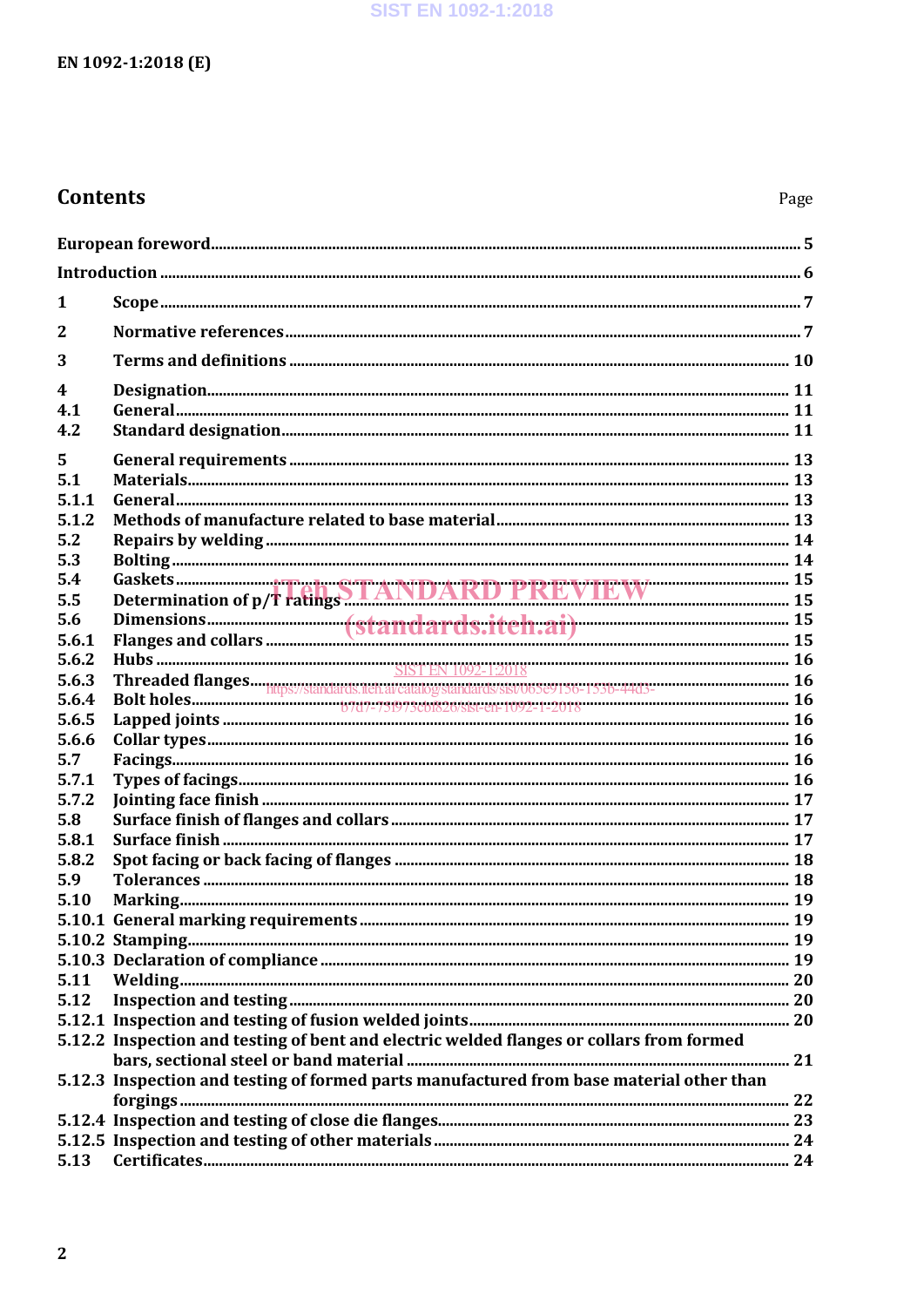|                 | Annex A (normative) Wall thickness and end preparation for flanges type 11, 34, 35, 36, 37 |  |
|-----------------|--------------------------------------------------------------------------------------------|--|
| A.1             |                                                                                            |  |
| A.2             |                                                                                            |  |
| A.3             |                                                                                            |  |
|                 |                                                                                            |  |
|                 |                                                                                            |  |
|                 |                                                                                            |  |
|                 |                                                                                            |  |
| E.1             |                                                                                            |  |
| E.2             |                                                                                            |  |
| E.3             |                                                                                            |  |
| E.3.1           |                                                                                            |  |
| E.3.2           |                                                                                            |  |
| E.3.3           |                                                                                            |  |
| E.3.4           |                                                                                            |  |
| E.3.5           | Gasket <b>Teh STANDARD PREVIEW</b> 105                                                     |  |
|                 |                                                                                            |  |
| F.1             | SIST EN 1092-1:2018                                                                        |  |
| F.1.1           |                                                                                            |  |
| F.1.2           |                                                                                            |  |
| F <sub>12</sub> |                                                                                            |  |
| F.2.1           |                                                                                            |  |
| F.2.2           | p/T ratings for materials with time independent nominal design stress 108                  |  |
| F.2.3           | p/T ratings for materials with time dependent nominal design stress 108                    |  |
| F.2.4           |                                                                                            |  |
| F.2.5           | Nominal design stresses and safety factors for mean creep rupture strength  108            |  |
| F.2.6           |                                                                                            |  |
| F.2.7           |                                                                                            |  |
|                 |                                                                                            |  |
| G.1             |                                                                                            |  |
| G.1.1           |                                                                                            |  |
| G.1.2           |                                                                                            |  |
| G.1.3           |                                                                                            |  |
| G.2             |                                                                                            |  |
| G.2.1           |                                                                                            |  |
|                 |                                                                                            |  |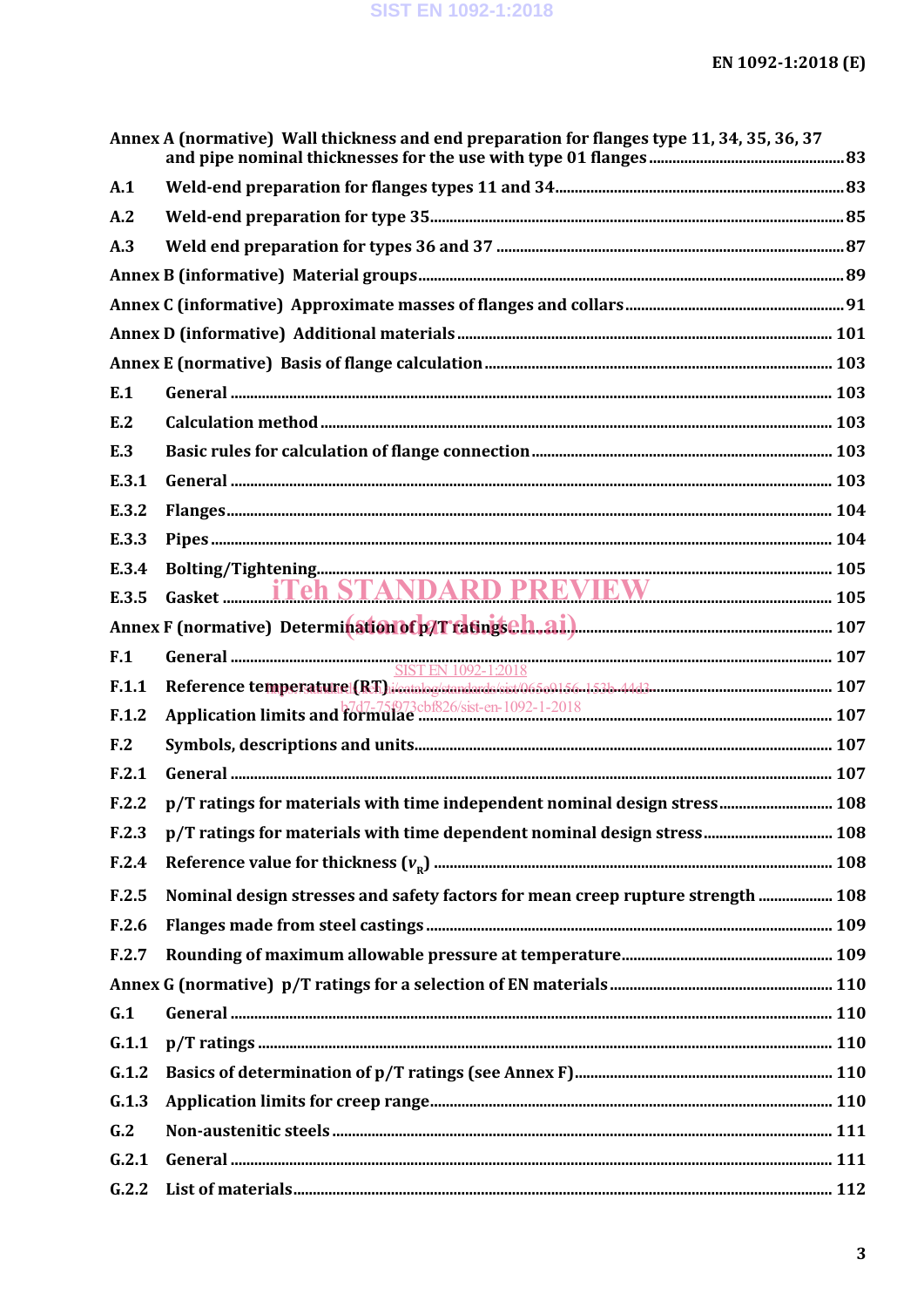| G.3                                                                                                                                                                   |  |  |
|-----------------------------------------------------------------------------------------------------------------------------------------------------------------------|--|--|
|                                                                                                                                                                       |  |  |
|                                                                                                                                                                       |  |  |
|                                                                                                                                                                       |  |  |
|                                                                                                                                                                       |  |  |
|                                                                                                                                                                       |  |  |
| I.1                                                                                                                                                                   |  |  |
| L <sub>2</sub>                                                                                                                                                        |  |  |
|                                                                                                                                                                       |  |  |
| Annex ZA (informative) Relationship between this European Standard and the Essential<br>Requirements of EU Directive 2014/68/EU Pressure Equipment Directive aimed to |  |  |
|                                                                                                                                                                       |  |  |
|                                                                                                                                                                       |  |  |

# **iTeh STANDARD PREVIEW** (standards.iteh.ai)

**SIST EN 1092-1:2018** https://standards.iteh.ai/catalog/standards/sist/065e9156-153b-44d3b7d7-75f973cbf826/sist-en-1092-1-2018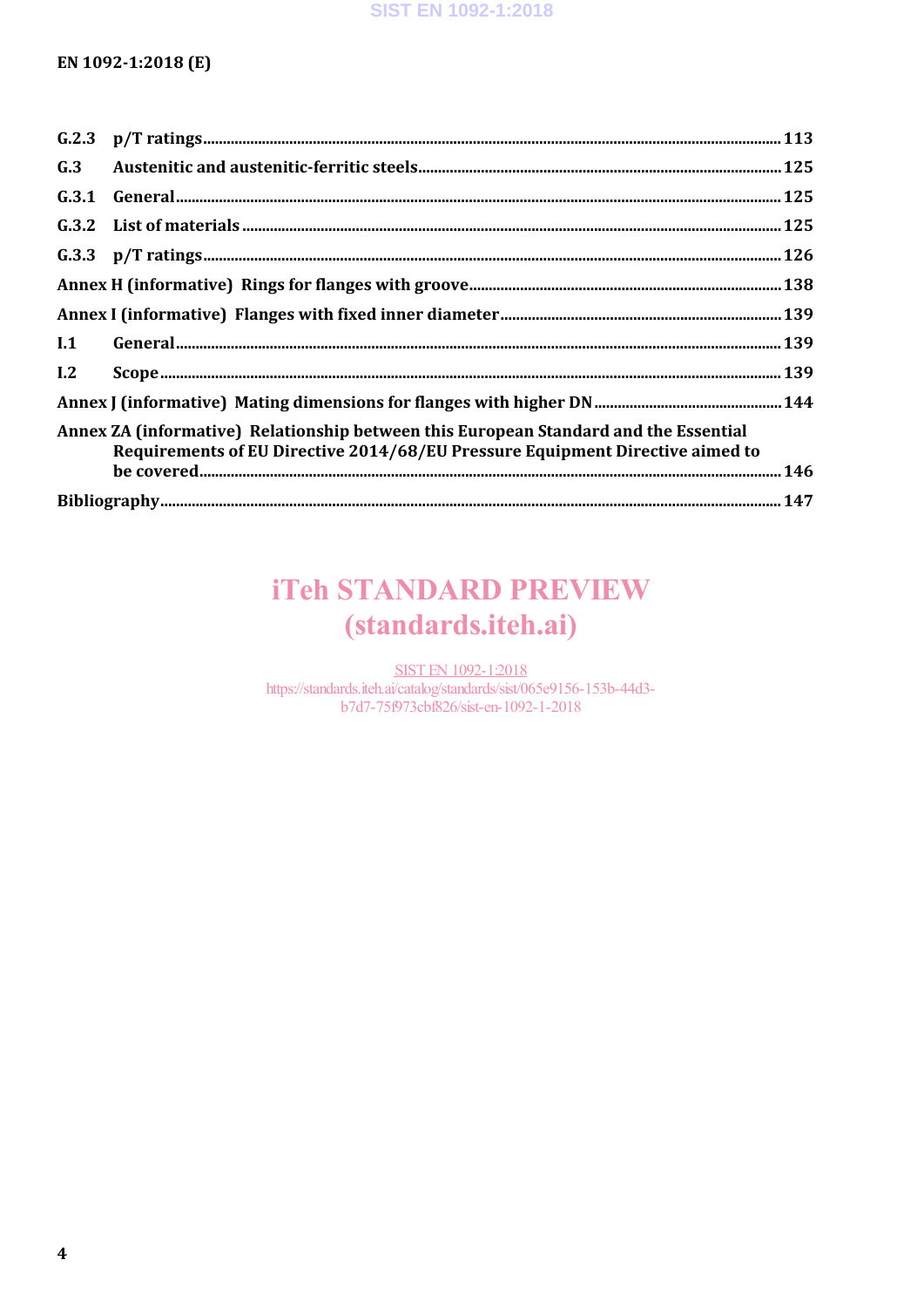# **European foreword**

This document (EN 1092-1:2018) has been prepared by Technical Committee CEN/TC 74 "Flanges and their joints", the secretariat of which is held by DIN.

This European Standard shall be given the status of a national standard, either by publication of an identical text or by endorsement, at the latest by October 2018 and conflicting national standards shall be withdrawn at the latest by October 2018.

Attention is drawn to the possibility that some of the elements of this document may be the subject of patent rights. CEN shall not be held responsible for identifying any or all such patent rights.

This document supersedes EN 1092-1:2007+A1:2013.

This document has been prepared under a mandate given to CEN by the European Commission and the European Free Trade Association, and supports essential requirements of EU Directive 2014/68/EU.

For relationship with EU Directive(s), see informative Annex ZA, which is an integral part of this document.

The major changes in comparison with EN 1092-1:2007+A1:2013 include:

- a) standard references were updated; NDARD PREVIEW
- (standards.iteh.ai)
- b) several changes were made in some synoptic tables;
- c) changes were implemented in thicknesses for types 36 and 37;<br>Film systems for the system of the average standard six 065e9156. SIST EN 1092-1:2018 https://standards.iteh.ai/catalog/standards/sist/065e9156-153b-44d3-
- d) flanges Type 5 for PN 160 to PN 400 were implemented. b7d7-75f973cbf826/sist-en-1092-1-2018

EN 1092, *Flanges and their joints — Circular flanges for pipes, valves, fittings and accessories, PN designated*, consists of the following four parts:

- *Part 1: Steel flanges*;
- *Part 2: Cast iron flanges*;
- *Part 3: Copper alloy flanges*;
- *Part 4: Aluminium alloy flanges*.

According to the CEN-CENELEC Internal Regulations, the national standards organizations of the following countries are bound to implement this European Standard: Austria, Belgium, Bulgaria, Croatia, Cyprus, Czech Republic, Denmark, Estonia, Finland, Former Yugoslav Republic of Macedonia, France, Germany, Greece, Hungary, Iceland, Ireland, Italy, Latvia, Lithuania, Luxembourg, Malta, Netherlands, Norway, Poland, Portugal, Romania, Serbia, Slovakia, Slovenia, Spain, Sweden, Switzerland, Turkey and the United Kingdom.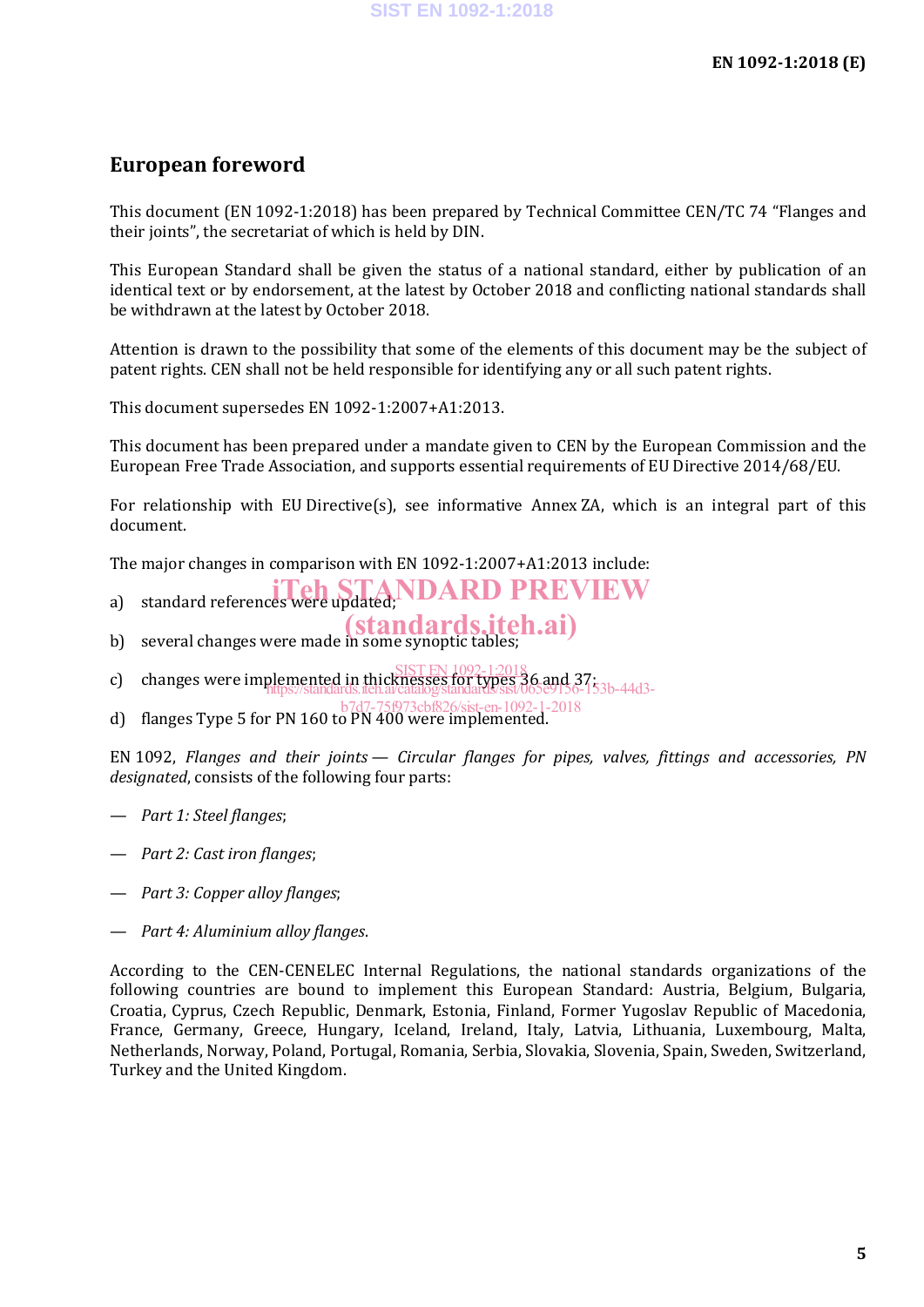# **Introduction**

When the Technical Committee CEN/TC 74 started its work of producing this European Standard, it took as its basis the International Standard ISO 7005-1, Steel flanges.

In taking this decision, CEN/TC 74, agreed that this standard would differ significantly from the ISO standard in respect of the following:

- a) whereas ISO 7005-1 included in its scope both the original DIN based flanges and also the original ANSI/ASME based flanges, EN 1092-1 contains only the PN based flanges. CEN/TC 74 has produced a separate series of standards, EN 1759-1, EN 1759-3 and EN 1759-4, dealing with the ANSI/ASME based flanges in their original Class designations;
- b) the opportunity was taken to revise some of the technical requirements applicable to the DIN origin flanges.

Consequently, while the mating dimensions, the flange and facing types and designations are compatible with those given in ISO 7005-1, it is important to take account of the following differences which exist in EN 1092-1:

- 1) the p/T ratings of this standard have been reduced in many cases by either limiting the lower temperature ratings which can no longer exceed the PN value, or by increasing the rate at which allowable pressures shall reduce with increase in temperature;
- 2) in addition to the range of  $\widehat{PN}$  2,5 to PN 40 DIN origin flanges contained in the ISO standard, EN 1092-1 also includes flanges up to PN 400 ards.iteh.ai)

SIST EN 1092-1:2018 https://standards.iteh.ai/catalog/standards/sist/065e9156-153b-44d3 b7d7-75f973cbf826/sist-en-1092-1-2018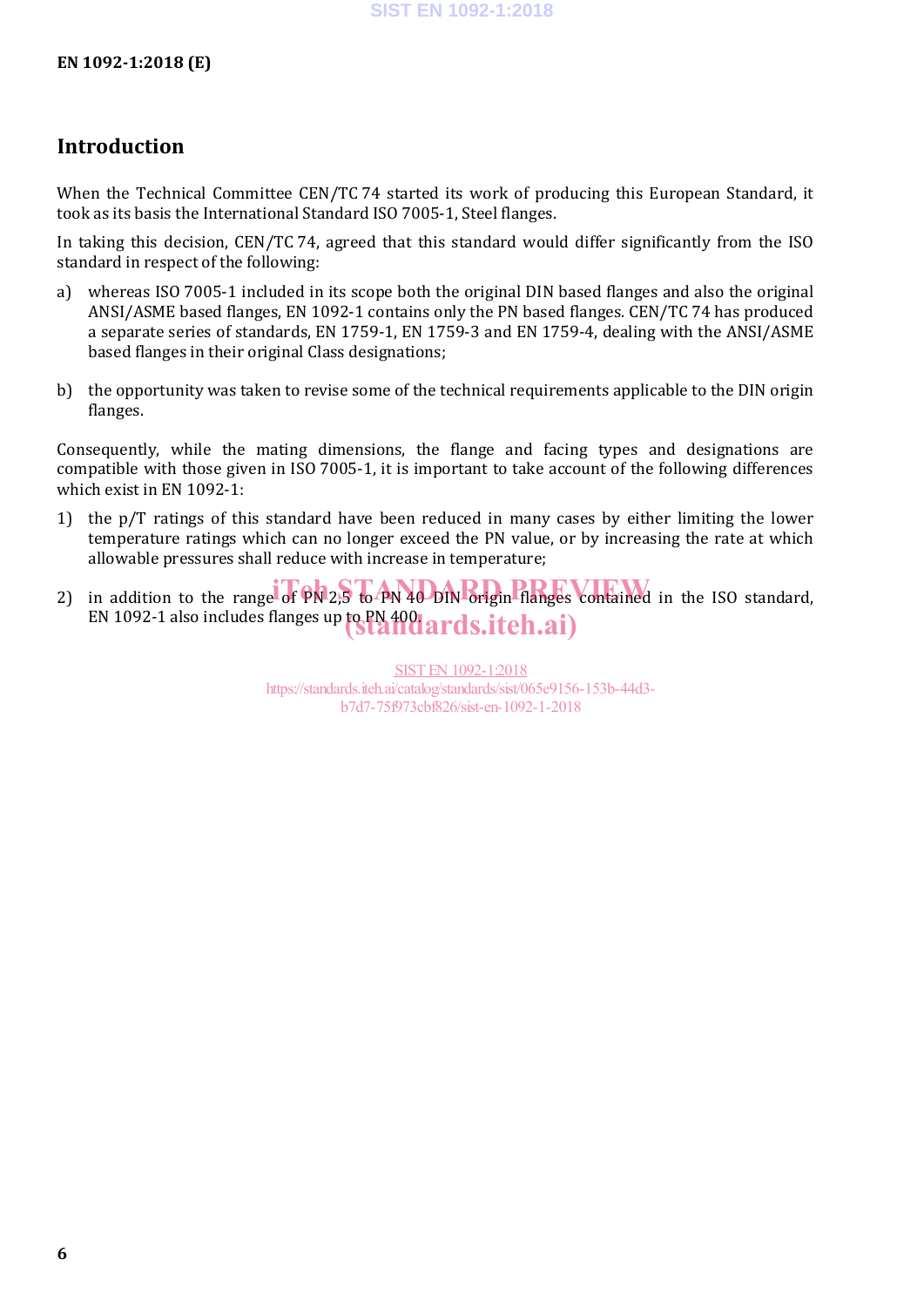# **1 Scope**

This European Standard for a single series of flanges specifies requirements for circular steel flanges in PN designations PN 2,5 to PN 400 and nominal sizes from DN 10 to DN 4000.

This European Standard specifies the flange types and their facings, dimensions, tolerances, threading, bolt sizes, flange jointing face surface finish, marking, materials, pressure/ temperature ratings and approximate flange masses.

For the purpose of this European Standard, "flanges" include also lapped ends and collars.

This European Standard applies to flanges manufactured in accordance with the methods described in Table 1.

Non-gasketed pipe joints are outside the scope of this European Standard.

# **2 Normative references**

The following documents, in whole or in part, are normatively referenced in this document and are indispensable for its application. For dated references, only the edition cited applies. For undated references, the latest edition of the referenced document (including any amendments) applies.

EN 1514-1:1997, *Flanges and their joints - Dimensions of gaskets for PN-designated flanges - Part 1: Nonmetallic flat gaskets with or without inserts*

EN 1514-2:2014, *Flanges* and their joints Caskets for PN-designated flanges - Part 2: Spiral wound askets for use with steel flanges *gaskets for use with steel flanges* (standards.iteh.ai)

EN 1515-2:2001, *Flanges and their joints - Bolting - Part 2: Classification of bolt materials for steel flanges, PN designated* SIST EN 1092-1:2018

https://standards.iteh.ai/catalog/standards/sist/065e9156-153b-44d3-

EN 1515-4:2009, Flanges and their joints <sub>30</sub>Bolting - Part 4: Selection of bolting for equipment subject to *the Pressure Equipment Directive 97/23/EC*

EN 1591-1:2013, *Flanges and their joints - Design rules for gasketed circular flange connections - Part 1: Calculation*

EN 1708-1:2010, *Welding - Basic welded joint details in steel - Part 1: Pressurized components*

EN 10021:2006, *General technical delivery conditions for steel products*

EN 10028-2:2017, *Flat products made of steels for pressure purposes - Part 2: Non-alloy and alloy steels with specified elevated temperature properties*

EN 10028-3:2017, *Flat products made of steels for pressure purposes - Part 3: Weldable fine grain steels, normalized*

EN 10028-4:2017, *Flat products made of steels for pressure purposes - Part 4: Nickel alloy steels with specified low temperature properties*

EN 10028-7:2016, *Flat products made of steels for pressure purposes - Part 7: Stainless steels*

EN 10160:1999, *Ultrasonic testing of steel flat product of thickness equal or greater than 6 mm (reflection method)*

EN 10204:2004, *Metallic products - Types of inspection documents*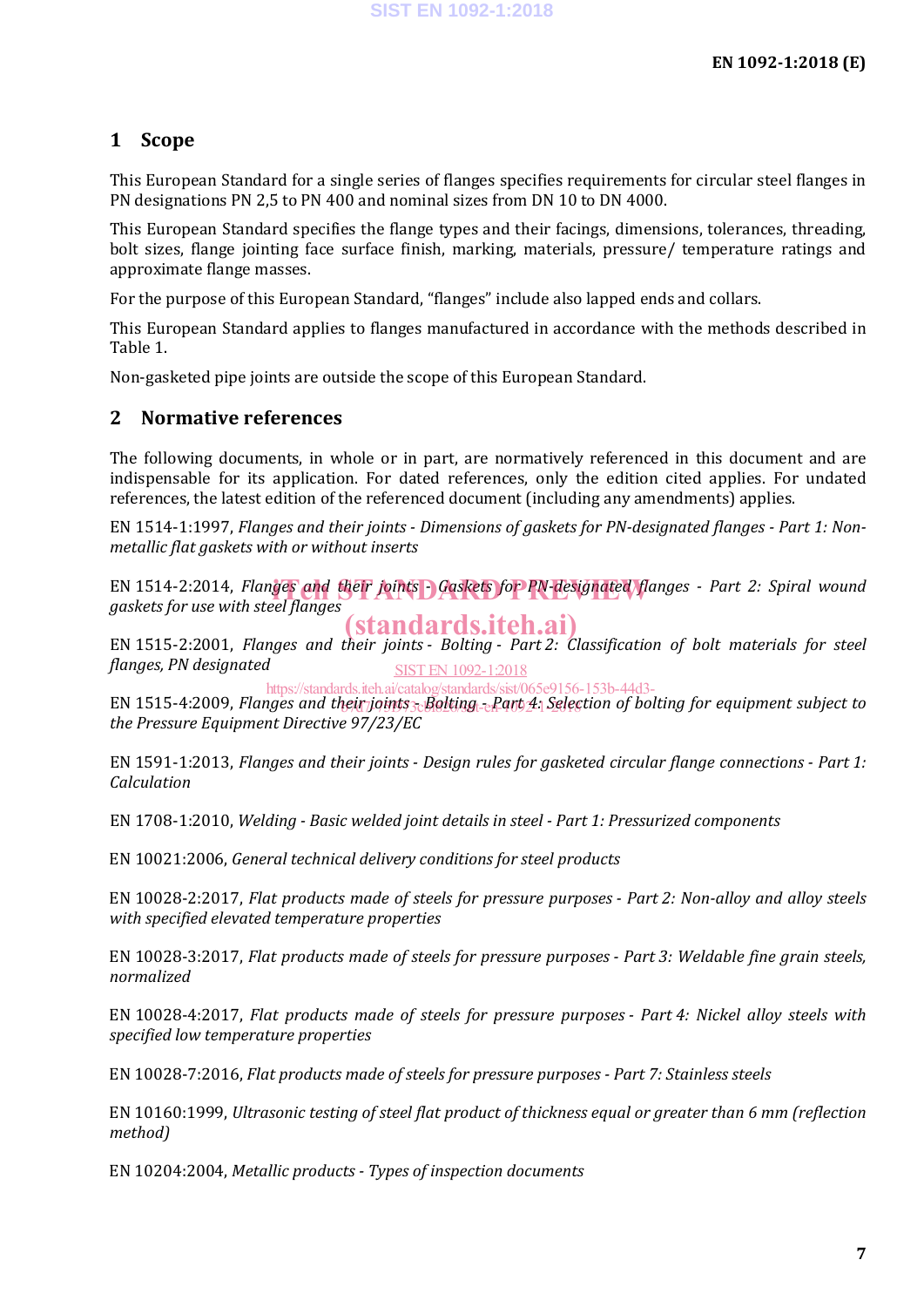EN 10213:2007+A1:2016, *Steel castings for pressure purposes*

EN 10216-2:2013, *Seamless steel tubes for pressure purposes - Technical delivery conditions - Part 2: Nonalloy and alloy steel tubes with specified elevated temperature properties*

EN 10216-3:2013, *Seamless steel tubes for pressure purposes - Technical delivery conditions - Part 3: Alloy fine grain steel tubes*

EN 10216-4:2013, *Seamless steel tubes for pressure purposes - Technical delivery conditions - Part 4: Nonalloy and alloy steel tubes with specified low temperature properties*

EN 10216-5:2013, *Seamless steel tubes for pressure purposes - Technical delivery conditions - Part 5: Stainless steel tubes*

EN 10217-2:2002, *Welded steel tubes for pressure purposes - Technical delivery conditions - Part 2: Electric welded non-alloy and alloy steel tubes with specified elevated temperature properties*

EN 10217-3:2002, *Welded steel tubes for pressure purposes - Technical delivery conditions - Part 3: Alloy fine grain steel tubes*

EN 10217-7:2014, *Welded steel tubes for pressure purposes - Technical delivery conditions - Part 7: Stainless steel tubes*

EN 10220:2002, Seamless and <mark>welded steel tubes <sup>.</sup> Dimensions and masses per unit</mark> length

EN 10222-2:2017, *Steel forgings for pressure purposes Part 2. Ferritic and martensitic steels with specified elevated temperature properties*

EN 10222-3:2017, *Steel forgings<del>, f</del>or pressure tapyrposes is/sfants*391Nickel, steels with specified low *temperature properties* SIST EN 1092-1:2018 b7d7-75f973cbf826/sist-en-1092-1-2018

EN 10222-4:2017, *Steel forgings for pressure purposes - Part 4: Weldable fine grain steels with high proof strength*

EN 10222-5:2017, *Steel forgings for pressure purposes - Part 5: Martensitic, austenitic and austeniticferritic stainless steels*

EN 10226-3:2005, *Pipes threads where pressure tight joint are made on the threads - Part 3: Verification by means of limit gauges*

EN 10272:2016, *Stainless steel bars for pressure purposes*

EN 10273:2016, *Hot rolled weldable steel bars for pressure purposes with specified elevated temperature properties*

EN 12516-1:2014, *Industrial valves - Shell design strength - Part 1: Tabulation method for steel valve shells*

EN 13445-3:2014, *Unfired pressure vessels - Part 3: Design*

EN 13480-3:2017, *Metallic industrial piping - Part 3: Design and calculation*

EN 22768-1:1993, *General tolerances - Part 1: Tolerances for linear and angular dimensions without individual tolerance indications (ISO 2768-1)*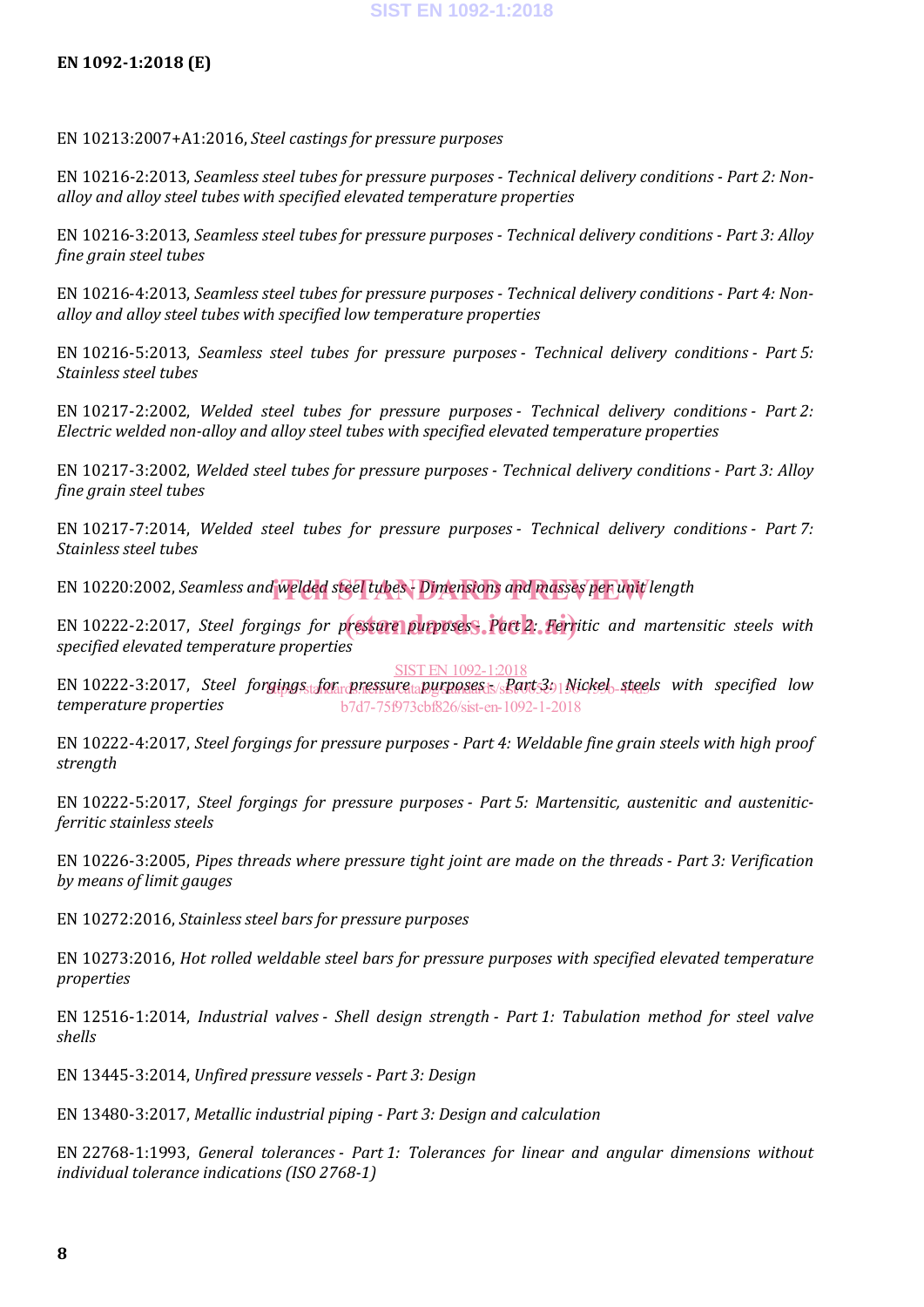EN ISO 148-1:2016, *Metallic materials - Charpy pendulum impact test - Part 1: Test method (ISO 148- 1:2016)*

EN ISO 887:2000, *Plain washers for metric bolts, screws and nuts for general purposes - General plan (ISO 887:2000)*

EN ISO 3452-1:2013, *Non-destructive testing - Penetrant testing - Part 1: General principles (ISO 3452- 1:2013)*

EN ISO 4014:2011, *Hexagon head bolts - Product grades A and B (ISO 4014:2011)*

EN ISO 4287:1998, *Geometrical product specifications (GPS) - Surface texture: Profile method - Terms, definitions and surface texture parameters (ISO 4287:1997)*

EN ISO 5817:2014, *Welding - Fusion-welded joints in steel, nickel, titanium and their alloys (beam welding excluded) - Quality levels for imperfections (ISO 5817:2014)*

EN ISO 6892-1:2016, *Metallic materials - Tensile testing - Part 1: Method of test at room temperature (ISO 6892-1:2016)*

EN ISO 9606-1:2017, *Qualification testing of welders - Fusion welding - Part 1: Steels (ISO 9606-1:2012, including Cor 1:2012 and Cor 2:2013)*

EN ISO 9692-2:1998, Welding and allied processes - Joint preparation *- Part 2: Submerged arc welding of*<br>steels (ISO 9692-2:1999) *steels (ISO 9692-2:1998)* (standards.iteh.ai)

EN ISO 9712:2012, *Non-destructive testing - Qualification and certification of NDT personnel (ISO 9712:2012)* SIST EN 1092-1:2018

https://standards.iteh.ai/catalog/standards/sist/065e9156-153b-44d3-

EN ISO 10675-1:2016, *Non-destructive testing of welds - Acceptance levels for radiographic testing - Part*  b7d7-75f973cbf826/sist-en-1092-1-2018*1: Steel, nickel, titanium and their alloys (ISO 10675-1:2016)*

EN ISO 11666:2010, *Non-destructive testing of welds - Ultrasonic testing - Acceptance levels (ISO 11666:2010)*

EN ISO 14732:2013, *Welding personnel - Qualification testing of welding operators and weld setters for mechanized and automatic welding of metallic materials (ISO 14732:2013)*

EN ISO 15614-1:2017, *Specification and qualification of welding procedures for metallic materials - Welding procedure test - Part 1: Arc and gas welding of steels and arc welding of nickel and nickel alloys (ISO 15614-1:2004)*

EN ISO 15614-13:2012, *Specification and qualification of welding procedures for metallic materials - Welding procedure test - Part 13: Upset (resistance butt) and flash welding (ISO 15614-13:2012)*

EN ISO 17636-1:2013, *Non-destructive testing of welds - Radiographic testing - Part 1: X- and gamma-ray techniques with film (ISO 17636-1:2013)*

EN ISO 17636-2:2013, *Non-destructive testing of welds - Radiographic testing - Part 2: X- and gamma-ray techniques with digital detectors (ISO 17636-2:2013)*

EN ISO 17637:2016, *Non-destructive testing of welds - Visual testing of fusion-welded joints (ISO 17637:2016)*

EN ISO 17638:2016, *Non-destructive testing of welds - Magnetic particle testing (ISO 17638:2016)*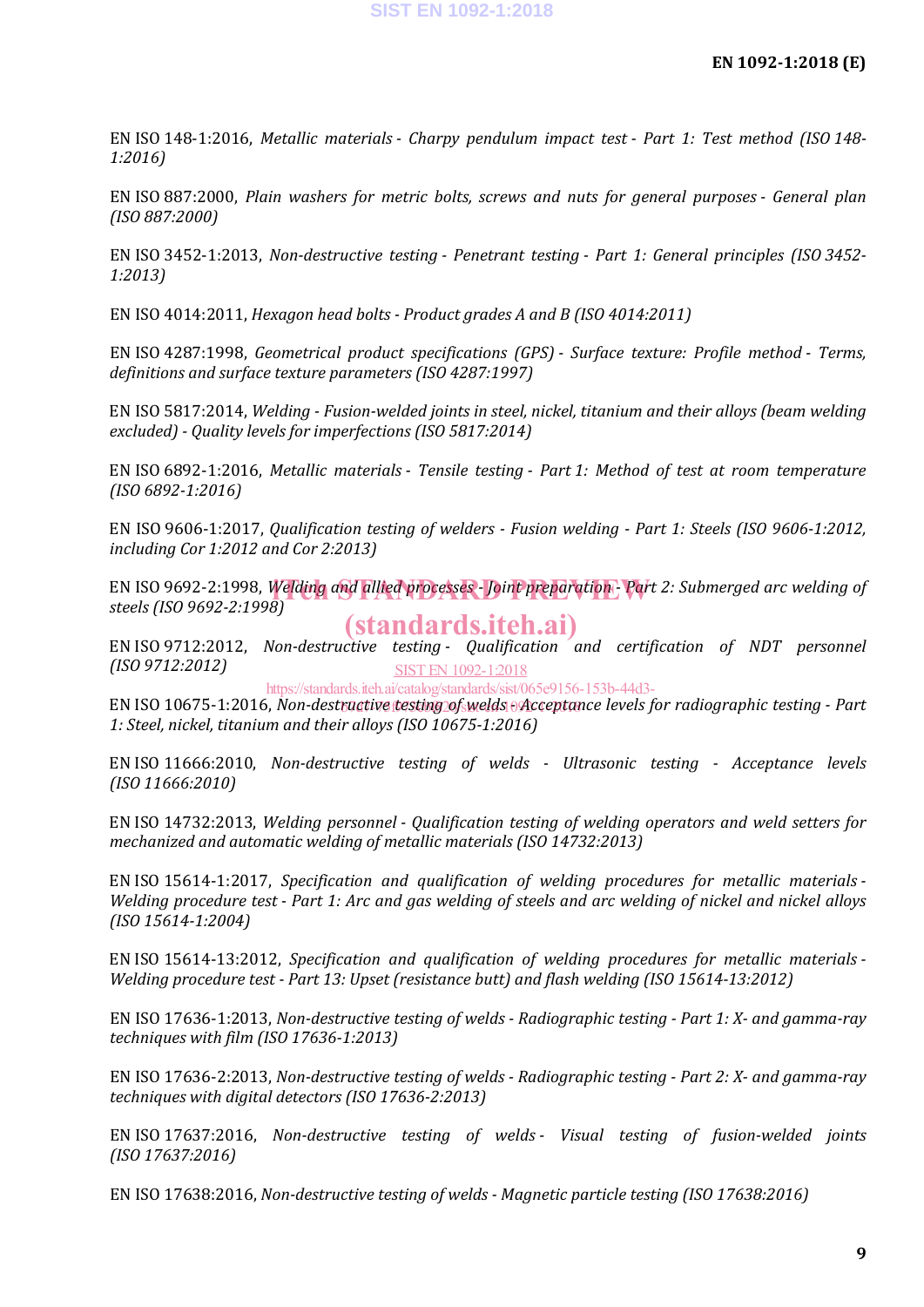EN ISO 17640:2010, *Non-destructive testing of welds - Ultrasonic testing - Techniques, testing levels, and assessment (ISO 17640:2010)*

EN ISO 23277:2015, *Non-destructive testing of welds - Penetrant testing of welds - Acceptance levels (ISO 23277:2006)*

EN ISO 23278:2015, *Non-destructive testing of welds - Magnetic particle testing of welds - Acceptance levels (ISO 23278:2006)*

ISO 7-1:1994, *Pipe threads where pressure-tight joints are made on the threads - Part 1: Dimensions, tolerances and designation*

ISO 4200:1991, *Plain end steel tubes, welded and seamless - General tables of dimensions and masses per unit length*

# **3 Terms and definitions**

For the purposes of this document, the following terms and definitions apply.

# **3.1**

## **DN**

alphanumeric designation of size for components of a pipework system, which is used for reference purposes and which comprises the letters DN followed by a dimensionless whole number that is indirectly related to the physical size, in millimetres, of the bore or putside diameter of the end connections connections

Note 1 to entry: The number following the letters DN does not represent a measurable value and should not be used for calculation purposes except where specified in the relevant standard.<br><u>SIST EN 1092-1:2018</u>

Note 2 to entry: In those standard standards itch aircatalog/standards/sist/065e9156-153b-44d3<br>Note 2 to entry: In those standardstandards.itch aircatalogy against population of the lationship between DN and  $\frac{2}{3}$  component dimensions should be given, e.g. DN/OD or DN/ID.<sup>81</sup>-en-1092-1-2018

[SOURCE: EN ISO 6708:1995, 2.1]

# **3.2**

**PN**

alphanumeric designation which is used for reference purposes related to a combination of mechanical and dimensional characteristics of a component of a pipework system and which comprises the letters PN followed by a dimensionless number

Note 1 to entry: The number following the letters PN does not represent a measurable value and should not be used for calculation purposes except where specified in the relevant standard.

Note 2 to entry: The designation PN is not meaningful unless it is related to the relevant component standard number.

Note 3 to entry: The maximum allowable pressure of a pipework component depends on the PN number, the material and the design of the component, its maximum allowable temperature, etc. The relevant European Component standards include tables of specified pressure/temperature ratings or, in minimum, include rules how to determine pressure/temperature ratings.

Note 4 to entry: It is intended that all components with the same PN and DN designations have the same mating dimensions for compatible flange types.

[SOURCE: EN 1333:2006, 2.1]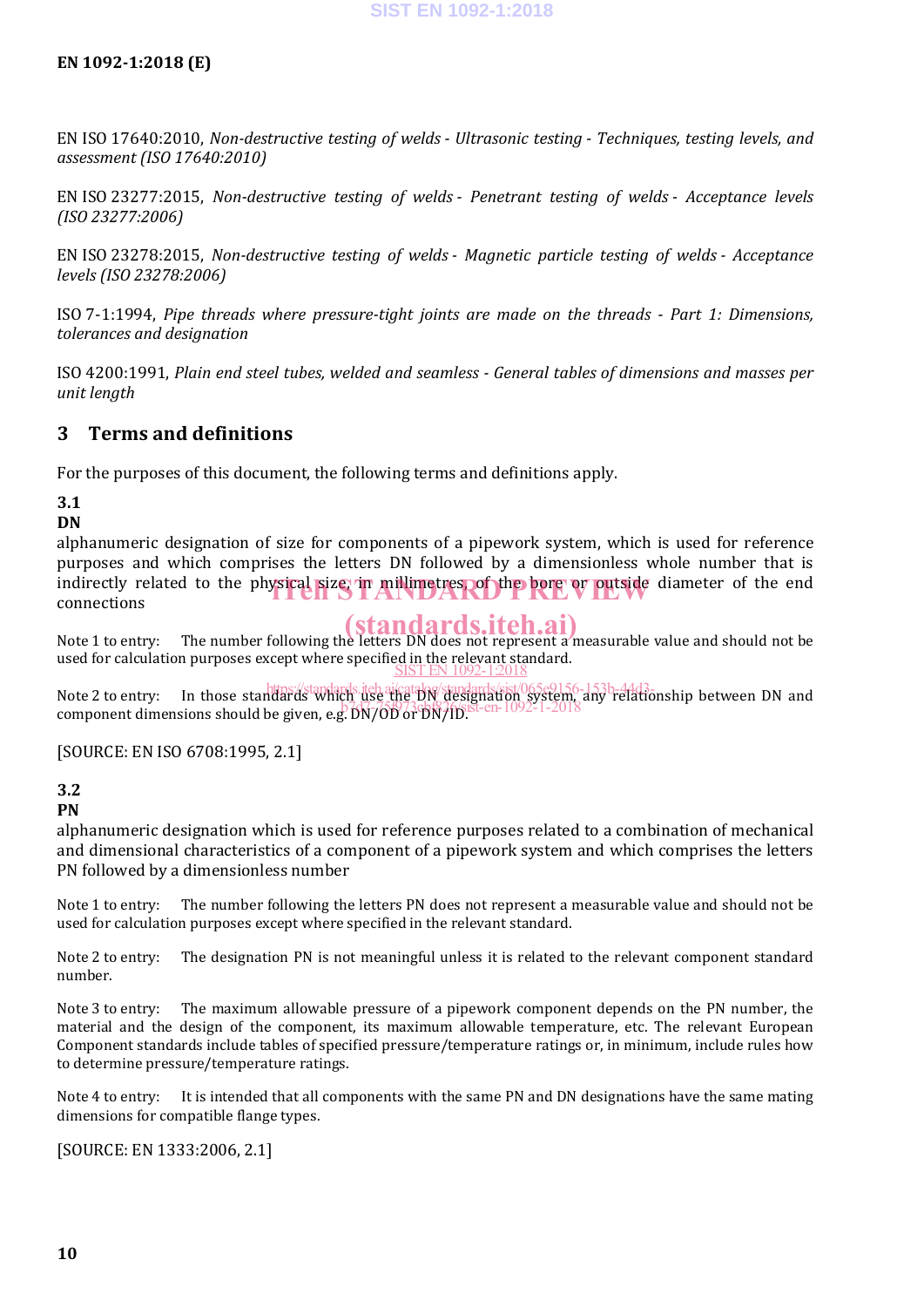### **3.3 maximum allowable pressure PS**

maximum pressure for which the equipment is designed, as specified by the equipment manufacturer

### **3.4**

# **maximum allowable temperature**

**TS**

maximum temperature for which the equipment is designed, as specified by the equipment manufacturer

# **3.5**

### **pressure equipment manufacturer**

any natural or legal person who manufactures pressure equipment or an assembly or has such equipment or assembly designed or manufactured, and markets that pressure equipment or assembly under his name or trademark or uses it for his own purposes

# **3.6**

### **flange manufacturer**

individual or organization that is responsible for the compliance of the flanges with the requirements of this European Standard

# **3.7**

### **purchaser** iTeh STANDARD PREVIEW

### person or organization that orders products in accordance with this European Standard (standards.iteh.ai)

Note 1 to entry: The purchaser is not necessarily, but may be, a manufacturer of pressure equipment in accordance with the EU-Directive listed i<u>n Anmex ZA2-Where</u> a purchaser has responsibilities under this EU Directive, this European Standard will provide a presumption 06 conformity with the essential requirements of the Directive so identified in Annex ZA. b7d7-75f973cbf826/sist-en-1092-1-2018

# **4 Designation**

# **4.1 General**

Table 6 specifies the flange types and collar types.

Figures 1 and 2 show flange types and collar types with the relevant flange type numbers. Flanges shall be denoted with "flange type" and the "flange description". Collar components shall be denoted with collar type and the collar description.

Figure 3 shows flange facing types, which may be used with the flanges or components shown in Figures 1 and 2. Flange facings shall be denoted with "type" and the relevant symbol.

The range of DN, applicable to each flange type and collar and to each PN, shall be as given in Table 7, however not all dimensions are existing for each type.

# **4.2 Standard designation**

Flanges and collars in accordance with this standard shall be designated with the following:

- a) designation, e.g. flange, lapped end or collar;
- b) number of this European Standard, i.e. EN 1092-1;
- c) number of flange type or collar type in accordance with Figures 1 and 2;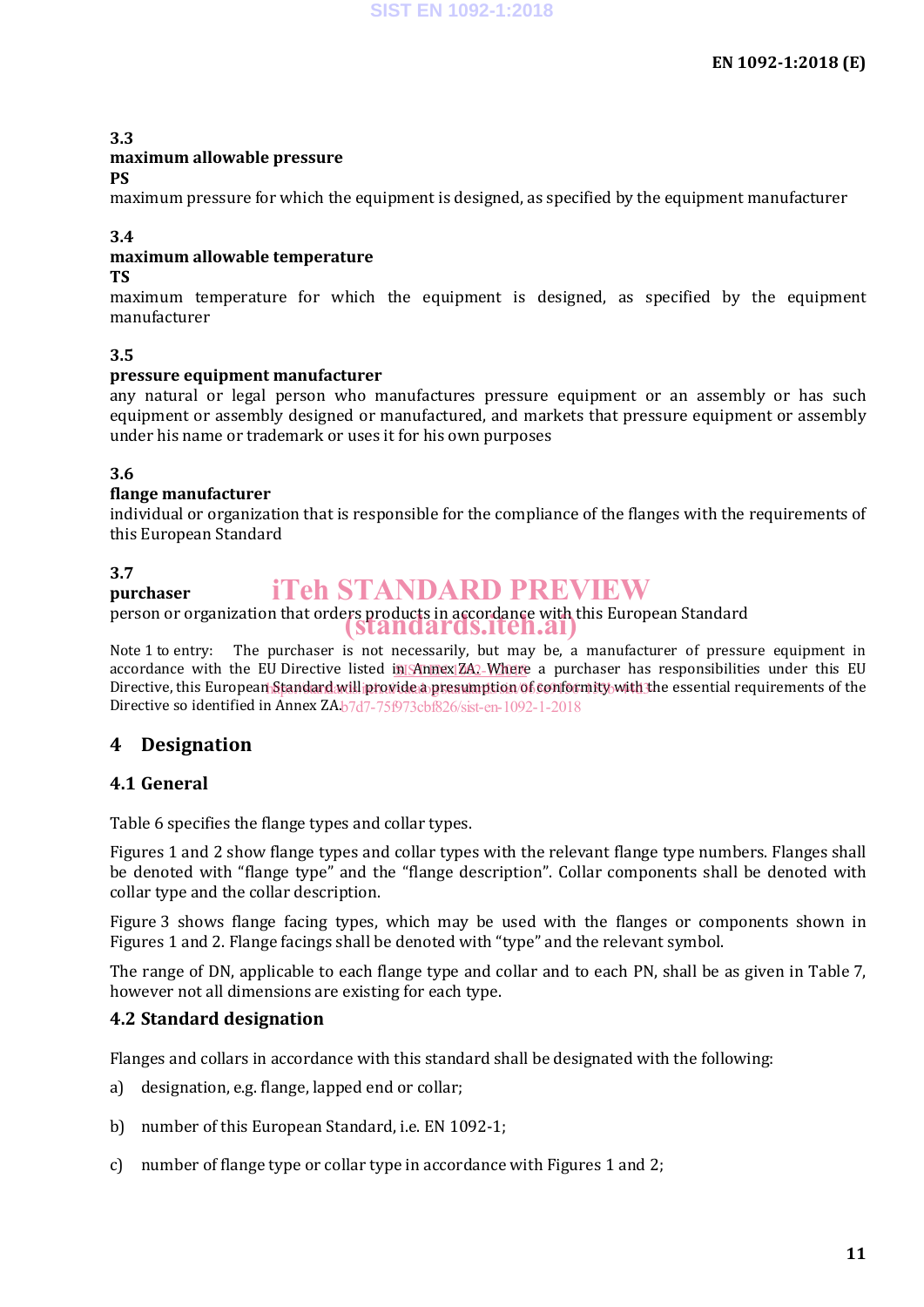# **EN 1092-1:2018 (E)**

- d) type of flange facing in accordance with Figure 3;
- e) DN (nominal size);
- f) bore diameter only if not according to this standard (for sizes greater than DN 600);
	- 1) *B*<sup>1</sup> (only for types 01, 12 and 32);
	- 2)  $B_2$  (only for type 02);
	- 3)  $B_3$  (only for type 04);
- g) wall thickness *S* only if not according to this European Standard (only for types 11 and 34, 35, 36 and 37);
- h) bevelled wall thickness *Sp* if required (only for types 11 and 34 to 37, see Annex A);
- i) PN designation;
- j) for type 13 flanges type of thread  $(R_p$  or  $R_c$ );
- k) material and material standard (if necessary);
- l) any heat treatment required; *eh STANDARD PREVIEW*
- m) type of material certificate, if required (seep 13) rds.iteh.ai)

EXAMPLE 1 Designation of a flange type 11 with facing type B2 of nominal size DN 200, wall thickness 9 mm, SIST EN 1092-1:2018 PN 100, made of material P245GH: .<br>https://standards.iteh.ai/catalog/standards/sist/065e9156-153b-44d3-

Flange EN 109247717827BN 200-89/PN 1007P245GH

EXAMPLE 2 Designation of a flange type 01 of nominal size DN 800, with bore diameter  $B_1 = 818$  mm, PN 6, made of material P265GH:

Flange EN 1092–1/01/DN 800/818/PN 6/P265GH

EXAMPLE 3 Designation of a collar type 32 of nominal size DN 400, PN 10 and made of material P265GH:

Collar EN 1092–1/32/DN 400/PN 10/P265GH

EXAMPLE 4 Designation of a flange type 02 of nominal size DN 400, PN 10 and made of material 1.0425:

Flange EN 1092–1/02/DN 400/PN 10/1.0425